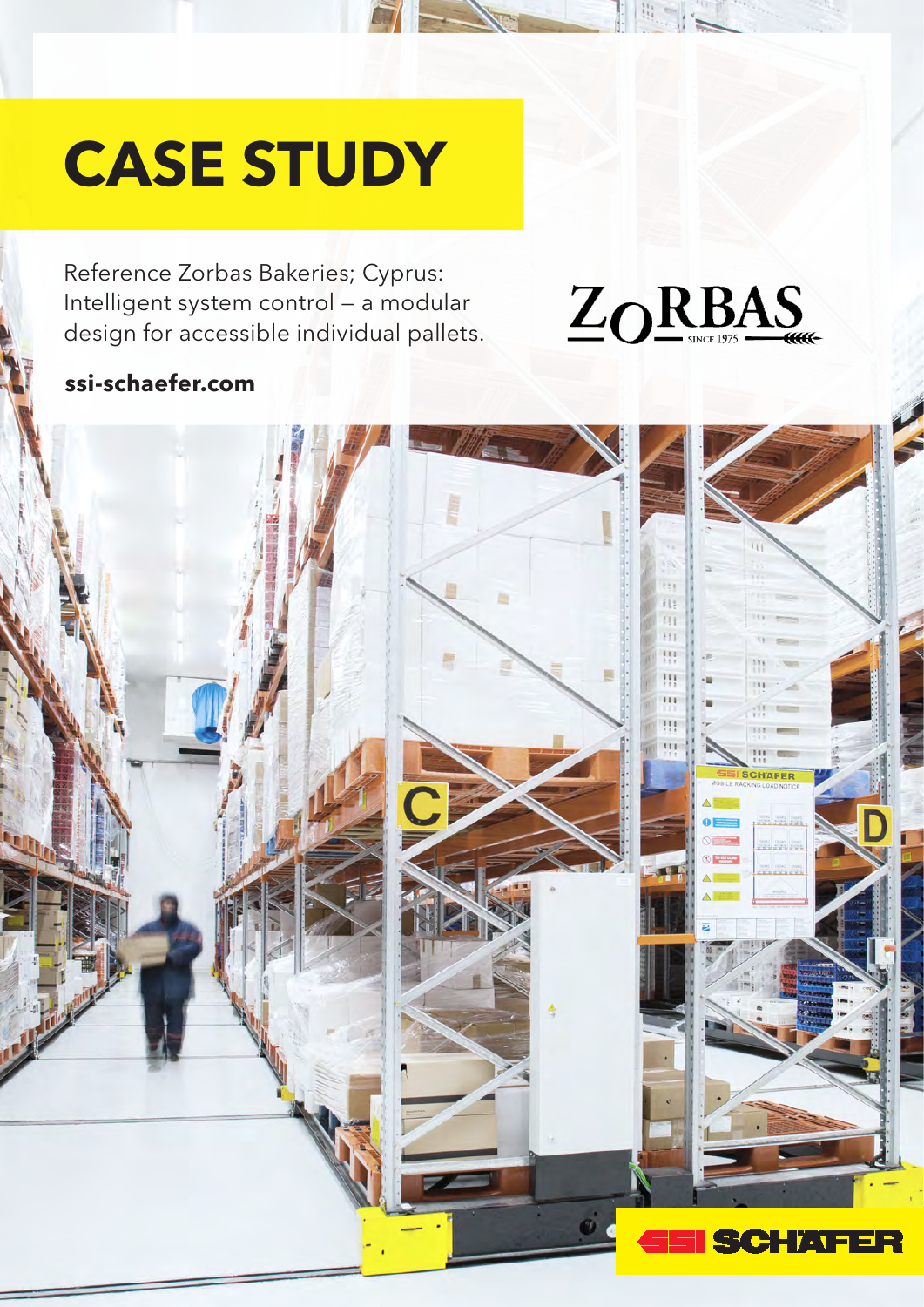# **OPTIMAL SPACE UTILIZATION FOR LONG-TERM AND FUTURE WAREHOUSE LOGISTICS**





Zorbas Bakeries is one of Cyprus's most respected, well-known and successful food manufacturers, employing more than 2,100 people across 61 stores and three high-tech production facilities.

The company started over 40 years ago as a bread, pastry and confectionery maker before expanding in both product lines and selection. These include top quality salads, coffee, pizza and artisan products, including an outlet in New York.

Zorbas Bakeries' cold storage had a conventional double row configuration for facilitating all product storage, retrieval and picking. With its expanding business and commitment to serving nationwide round-the-clock, the need for a new efficient design became evident to the fast-moving food production facility.

"Our choice of partnership with the world's leading provider of intralogistics systems was the only way forward for a company of this magnitude as it enables trouble-free operation. The whole project such as the uninstallation of old racks, floor re-building, mobile rack installation and commissioning was completed to specifications ahead of time without any issues. I am extremely satisfied with the results delivered."

**Costas Costi** Factory General Manager Zorbas Bakeries Ltd



# **GAINING VALUABLE AREA WITH INNOVATIVE MOBILE RACKING CONSTRUCTION**

### SSI SCHAEFER's Mobile Racking System

SSI SCHAEFER considered all relevant factors to come up with the final storage system; the Mobile Racking System that is designed to help Zorbas Bakeries, ensures the best-fitted solution for handling quality temperature sensitive products to serve its rapidly growing business and demanding daily storage and picking cycle.

The new rackings installed allow 100% selectivity and gain in area utilization without compromising the warehouse storage capacity. With optimal space utilization, it allows Zorbas Bakeries to store the increasing product line range on lesser surface area.



#### **PROJECT OBJECTIVES**

- Maximum space utilization in the cold storage
- Achieve optimal volume capacity for business expansion
- Individually accessible to all pallet locations
- Optimize operation efficiency and material flow